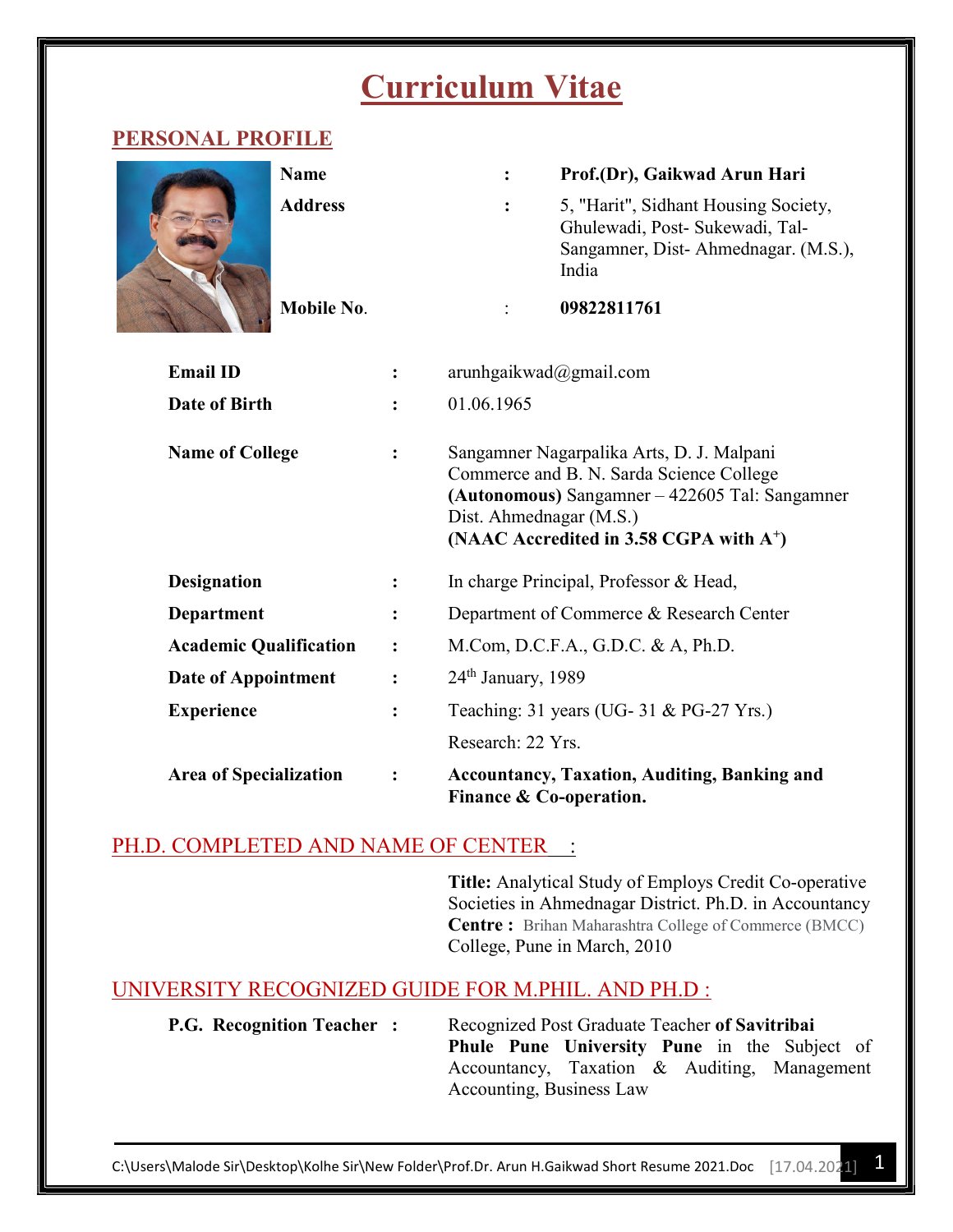Research Guide : Ph.D. Guide for Commerce of Asia e University India, Tamilnadu (India) and

M.Phil. and Ph. D. Guide in the subject of Accountancy, Banking and Finance and Co-operation and Rural development and Administration of University of Pune.

STUDENTS REGISTERED AND AWARDED FOR Ph.D. & M.Phil. :

Ph.D. : 06 (Registered) and 05 (Awarded) M. Phil : 04 (Registered) and 01 (Awarded)

#### UNIVERSITY AND DEPARTMENTAL ADMINISTRATIVE WORK:

- 1. Chairman, Board of Studies in Business Law (2018-2023)
- 2. Member, Board of Studies in Postgraduates Development, BAMU, Aurangabad. (2018- 2023)
- 1. Member, Board of Studies in Accountancy and Statistics Dr. Babasaheb Ambedkar Marathwada University, Aurangabad. (2018-2023)
- 2. Member, Faculty of Commerce and Management, SPPU, Pune (2018-2023)
- 3. Member, 48(3) Committee and RR Committee, SPPU, Pune (2018-2023)
- 4. Member of Academic Council & Faculty of Commerce, Savitribai Phule Pune University, Pune (2012-2018)
- 5. Member of Board of Studies in Accountancy, Savitribai Phule Pune University , Pune (2010-2015)
- 6. Head, Department of Accountancy Sangamner College, From 2005.
- 7. Working as a Vice Principal in Sangamner College, Sangamner since 2011.
- 8. Executive Council Member of Maharashtra Commerce Association, Mumbai
- 9. Member of Board of Studies in Accountancy and Statistics, Rajasthan University, Jaipur (2014-2018)
- 10. Working as a Chairman of Board of Studies in Vocational Commerce, SPPU, Pune up to 2018
- 11. Chairman / Member of Syllabus Framing Committee at F.Y.B.Com to T.Y.B.Com, BBA and BBA ( C.A.)  $\&$  M.Com Level in the subject of Accounting, Business Law, Auditing and Taxation
- 12. District coordinator for Practical Examination and online examination of Savitribai Phule Pune University Pune.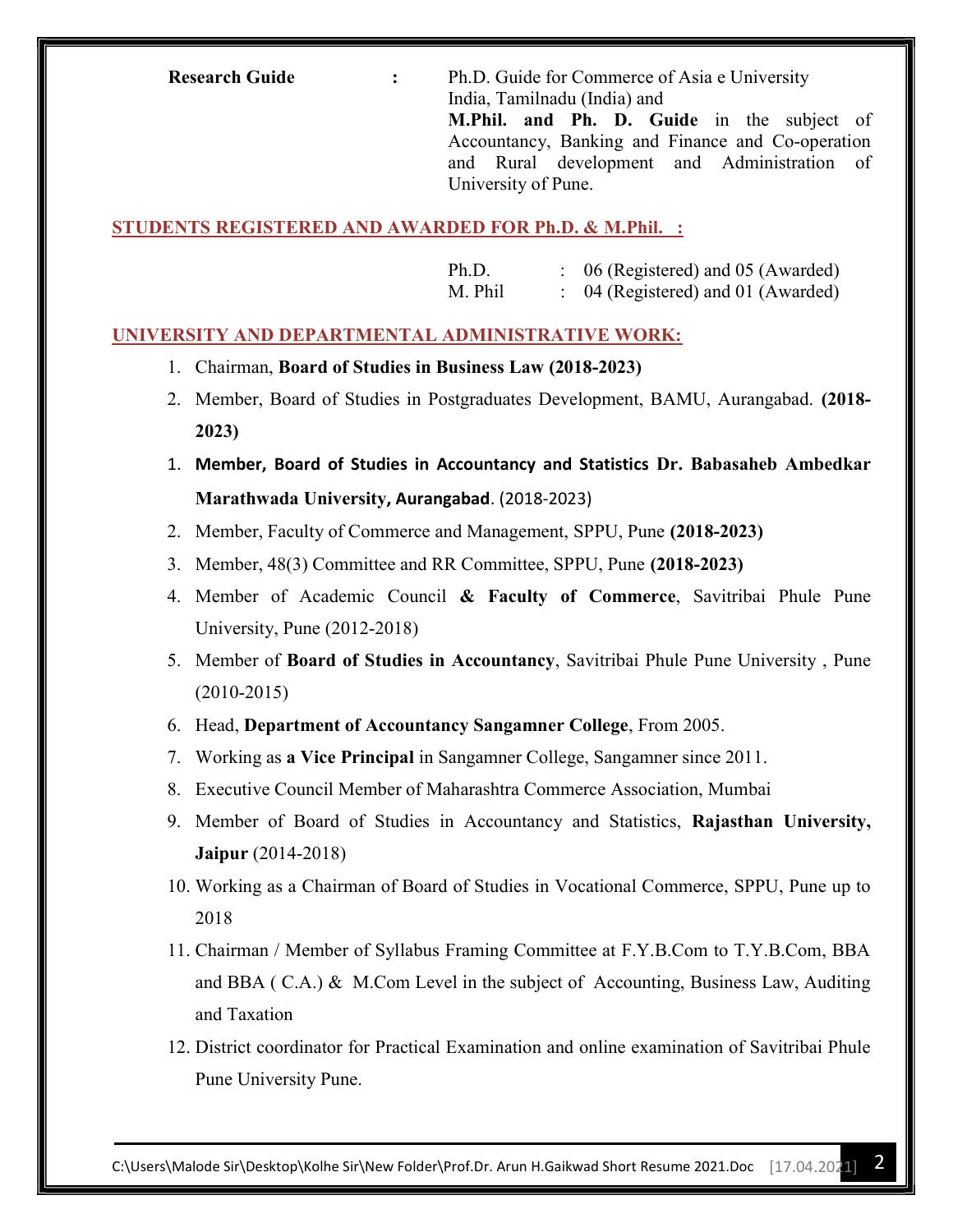- 13. Worked as a Chairman, Paper Setter, Moderator, Custodian, Examiner, Revaluation, Senior Supervisor and Vigilance Committee.
- 14. Worked as a Chairman and Member of 32 (5) Committee of Examination.
- 15. Worked as a Chairman of Local Inquiry Committee, Expert Committee for Affiliation of New College, Selection Committee of Principal, Professor, Assistant Professor and Subject Expert in CAS Savitribai Phule Pune University Pune.
- 16. Work as a V.C. Nominee and Subject Expert in Ph.D. ViVa.
- 17. Work as Expert in Avishkar Competition of Savitribai Phule Pune University Pune.
- 18. Work as a Nodal Officer of Sangamner College (Autonomous), Sangamner

#### RESEARCH AND ACADEMIC CONTRIBUTIONS:

| A. Papers Presented Abroad                                                       | $\sim 10$            | 04 (1. Edith Cowen University, Perth,<br>Australia, 2. University of Florida, Tampa,<br>America, 3. Pokhara University, Kathmandu,<br>Nepal, Penang University, Malaysia) |  |  |  |
|----------------------------------------------------------------------------------|----------------------|---------------------------------------------------------------------------------------------------------------------------------------------------------------------------|--|--|--|
| <b>B.</b> Visited Countries                                                      | $\ddot{\phantom{a}}$ | 18                                                                                                                                                                        |  |  |  |
| C. Paper Published                                                               | $\ddot{\phantom{a}}$ | <b>ISSN/ISBN: 81 and In UGC care list: 21</b>                                                                                                                             |  |  |  |
| D. Paper Presented                                                               | ÷                    | International: 23,<br>National: 38                                                                                                                                        |  |  |  |
| E. Conference Attended                                                           | $\ddot{\phantom{a}}$ | International: 16,<br>National: 42                                                                                                                                        |  |  |  |
| F. Books Edited                                                                  | $\ddot{\phantom{a}}$ | 07                                                                                                                                                                        |  |  |  |
| G. Research Paper reviewed                                                       | $\ddot{\cdot}$       | 20                                                                                                                                                                        |  |  |  |
| H. Books Published                                                               | $\ddot{\cdot}$       | 36 (32 Book and 4 References)                                                                                                                                             |  |  |  |
| I. Seminar / Conferences/ Workshop Organized in College as a Convener : 17       |                      |                                                                                                                                                                           |  |  |  |
| J. Citations (Google and :                                                       |                      | <b>Citations: 73, H – Index: 3, I 10 – Index: 01</b>                                                                                                                      |  |  |  |
| <u>WORK AS EXTERNAL REFEREE IN VARIOUS UNIVERSITY</u><br>35 Thesis               |                      |                                                                                                                                                                           |  |  |  |
| Mumbai, Kolhapur, Nagpur, Rajasthan, Amravati, Aurangabad, Nanded and Chandrapur |                      |                                                                                                                                                                           |  |  |  |

University

### MEMBER OF PEER REVIEW COMMITTEE FOR JOURNAL:

- 1) Member, Peer Review Committee (Commerce and management)of Online International Interdisciplinary Journal (OIIJ), Kolhapur
- 2) Member, Peer Review Committee of INSPIRA, A Quarterly Journal of Modern Management & Entrepreneurship, Rajasthan.
- 3) Member, Peer Review Committee, RAINBOW Multidisciplinary Peer Reviewed Annual Journal, Nagpur

4) Chairman, Technical Session of All India Commerce Conference at Bengaluru MEMBER OF PROFESSIONAL BODIES:

1. Executive Council Member of All India Commerce Association, (West Zone) , New Delhi.

C:\Users\Malode Sir\Desktop\Kolhe Sir\New Folder\Prof.Dr. Arun H.Gaikwad Short Resume 2021.Doc [17.04.2021] 3